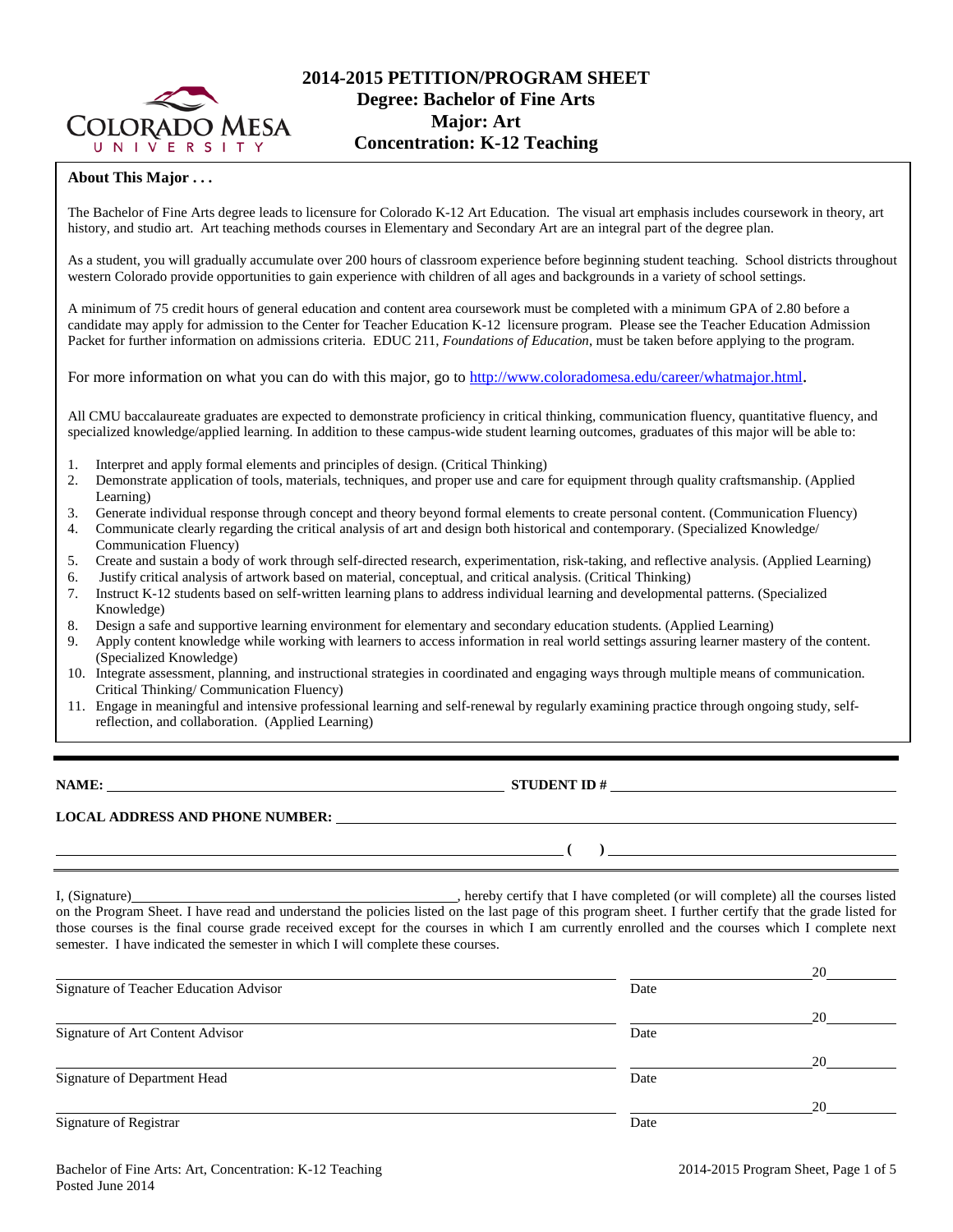#### **Students should work closely with a faculty advisor when selecting and scheduling courses prior to registration.**

Degree Requirements:

- 120 semester hours total (Students must complete a minimum of 30 of the last 60 hours of credit at CMU, with at least 15 semester hours in major discipline courses numbered 300 or higher).
- 40 upper division credits (A minimum of 15 taken at the 300-400 course levels within the major at CMU).
- 2.80 cumulative GPA or higher in all CMU coursework
- A B or higher in coursework toward the major content area
- **All EDUC prefix courses must be completed with a grade of B or better**
- Only 6 semester hours of independent study count toward the degree.
- Pre-collegiate courses (usually numbered below 100) cannot be used for graduation.
- When filling out the program sheet a course can be used only once.
- A student must follow the CMU graduation requirements either from 1) the program sheet for the major in effect at the time the student officially declares a major; or 2) a program sheet for the major approved for a year subsequent to the year during which the student officially declares the major and is approved for the student by the Department Head. Because a program may have requirements specific to the degree, the student should check with the faculty advisor for additional criteria. It is the student's responsibility to be aware of, and follow, all requirements for the degree being pursued. Any exceptions or substitutions must be approved by the student's faculty advisor and Department Head.
- See the "Undergraduate Graduation Requirements" in the catalog for additional graduation information.
- Students must PASS the PLACE exam in the content area prior to beginning the internship. Also, ALL other coursework toward the degree must be successfully completed prior to the internship.

**GENERAL EDUCATION REQUIREMENTS** (31 semester hours) See the current catalog for a list of courses that fulfill the requirements below. If a course is on the general education list of options and a requirement for your major, you must use it to fulfill the major requirement and make a different selection within the general education requirement.

| Course No Title                                                             | Sem.hrs Grade Term/Trns |                 | Art Specialization (24 credit hours)                                                                                                                                                                                           |   |  |
|-----------------------------------------------------------------------------|-------------------------|-----------------|--------------------------------------------------------------------------------------------------------------------------------------------------------------------------------------------------------------------------------|---|--|
|                                                                             |                         | *ARTS 231       | Fibers Workshop I                                                                                                                                                                                                              |   |  |
| <b>English</b> (6 semester hours, must receive a grade of "B" or better and |                         | *ARTS 241       | Clay Wrkshp I: Hand Building 3                                                                                                                                                                                                 |   |  |
| must be completed by the time the student has 60 semester hours.)           |                         | *ARTS 242       | Workshop II: Beg. Throwing 3                                                                                                                                                                                                   |   |  |
| ENGL 111 English Composition                                                |                         | ARTT 270        | Sculpture I                                                                                                                                                                                                                    | 3 |  |
| <b>ENGL 112 English Composition</b>                                         | 3                       |                 |                                                                                                                                                                                                                                |   |  |
|                                                                             |                         | *ARTS 274       | Printmaking: Intaglio & Relief 3                                                                                                                                                                                               |   |  |
| <b>Math:</b> MATH 110 or higher (3 semester hours, must receive a grade     |                         | ARTS 291        | <b>Beginning Acrylic Painting</b>                                                                                                                                                                                              | 3 |  |
| of "C" or better, must be completed by the time the student has 60          |                         | ARTH 315        | Nineteenth-Century Art                                                                                                                                                                                                         | 3 |  |
| semester hours.)                                                            |                         | <b>ARTH 316</b> | Twentieth-Century Art to 1950 3                                                                                                                                                                                                |   |  |
| MATH 1                                                                      |                         |                 | *Completion of ARTE 101, 102, 118, 119, ARTS 151, 152, 231, 241,                                                                                                                                                               |   |  |
|                                                                             |                         |                 | 242 and 274 within the first 60 hours.                                                                                                                                                                                         |   |  |
| <b>Humanities</b> (3 semester hours)                                        |                         |                 |                                                                                                                                                                                                                                |   |  |
|                                                                             |                         |                 | Art Certification Specialty (6 semester hours of 300 Level ARTS or                                                                                                                                                             |   |  |
|                                                                             |                         | ARTT courses)   |                                                                                                                                                                                                                                |   |  |
| <b>Social and Behavioral Sciences (6 semester hours)</b>                    |                         |                 |                                                                                                                                                                                                                                |   |  |
| <i>*PSYC 233 Human Growth &amp; Development</i> 3                           |                         |                 | $ARTS$ and $I$ and $I$ and $I$ and $I$ and $I$ and $I$ and $I$ and $I$ and $I$ and $I$ and $I$ and $I$ and $I$ and $I$ and $I$ and $I$ and $I$ and $I$ and $I$ and $I$ and $I$ and $I$ and $I$ and $I$ and $I$ and $I$ and $I$ |   |  |
|                                                                             |                         |                 |                                                                                                                                                                                                                                |   |  |
| * Must earn a "B" or higher                                                 |                         |                 | <b>Electives</b> (3 semester hours)                                                                                                                                                                                            |   |  |
|                                                                             |                         |                 |                                                                                                                                                                                                                                |   |  |
| <b>Natural Sciences</b> (7 semester hours, one course must include a lab)   |                         |                 |                                                                                                                                                                                                                                |   |  |
|                                                                             |                         |                 |                                                                                                                                                                                                                                |   |  |

| Course No Title                                                                                      |   | Sem.hrs Grade Term/Trns |
|------------------------------------------------------------------------------------------------------|---|-------------------------|
| <b>History</b> (3 semester hours)<br><b>HIST</b>                                                     |   |                         |
| <b>Fine Arts</b> (3 semester hours)<br>FINE 101 The Living Arts                                      | 3 |                         |
| <b>OTHER LOWER DIVISION REQUIREMENTS (6 semester hours)</b><br><b>Kinesiology</b> (3 semester hours) |   |                         |

| <b>Kinesiology</b> (3 semester hours)     |  |  |
|-------------------------------------------|--|--|
| KINE 100 Health and Wellness              |  |  |
| KINA 1                                    |  |  |
| KINA 1                                    |  |  |
| <b>Applied Studies</b> (3 semester hours) |  |  |

| Applied Studies (3 semester nours) |  |
|------------------------------------|--|
| *SPCH 102 Speechmaking             |  |
| *Must earn a "B" or higher         |  |

#### **FOUNDATION COURSES** (18 credit hours)

| Must pass all courses with a grade of "B" or higher. |                                    |   |  |  |  |  |
|------------------------------------------------------|------------------------------------|---|--|--|--|--|
| *ARTE 101                                            | Two-Dimensional Design             |   |  |  |  |  |
|                                                      | *ARTE 102 Three-Dimensional Design | 3 |  |  |  |  |
| *ARTE 118                                            | History of Art, Prehistory to      |   |  |  |  |  |
|                                                      | Renaissance                        | 3 |  |  |  |  |
| *ARTE 119                                            | History of Art, Renaissance        |   |  |  |  |  |
|                                                      | to Present                         | 3 |  |  |  |  |
| *ARTS 151                                            | <b>Foundation Drawing I</b>        | 3 |  |  |  |  |
| *ARTS 152                                            | <b>Foundation Drawing II</b>       | 3 |  |  |  |  |
|                                                      |                                    |   |  |  |  |  |

#### **ART – LEADING TO K-12 LICENSURE MAJOR**

**REQUIREMENTS** (33 semester hours) Must pass all courses with a grade of "B" or higher. To continue in the program and eventually graduate as K-12 licensure art majors a student must earn, within no more than three attempts, at least a grade of "B" in the major requirements.

#### **ization** (24 credit hours)

| *ARTS 231       | Fibers Workshop I                                                |   |  |
|-----------------|------------------------------------------------------------------|---|--|
| *ARTS 241       | Clay Wrkshp I: Hand Building                                     | 3 |  |
| *ARTS 242       | Workshop II: Beg. Throwing                                       | 3 |  |
| <b>ARTT 270</b> | Sculpture I                                                      | 3 |  |
|                 |                                                                  |   |  |
| *ARTS 274       | Printmaking: Intaglio & Relief 3                                 |   |  |
| <b>ARTS 291</b> | <b>Beginning Acrylic Painting</b>                                | 3 |  |
| <b>ARTH 315</b> | Nineteenth-Century Art                                           |   |  |
| <b>ARTH 316</b> | Twentieth-Century Art to 1950 3                                  |   |  |
|                 | *Completion of ARTE 101, 102, 118, 119, ARTS 151, 152, 231, 241, |   |  |
|                 | 242 and 274 within the first 60 hours.                           |   |  |
|                 |                                                                  |   |  |
|                 |                                                                  |   |  |

| Art Certification Specialty (6 semester hours of 300 Level ARTS or |  |
|--------------------------------------------------------------------|--|
| ARTT courses)                                                      |  |
| <b>ARTS</b>                                                        |  |
| <b>ARTS</b>                                                        |  |
|                                                                    |  |

## semester hours)

\_\_\_\_\_\_ \_\_\_\_ \_\_\_\_\_\_\_\_\_\_\_\_\_\_\_\_\_\_\_\_\_\_\_\_ \_\_\_\_ \_\_\_\_\_ \_\_\_\_\_\_\_\_ \_\_\_\_\_\_ \_\_\_L \_\_\_\_\_\_\_\_\_\_\_\_\_\_\_\_\_\_\_\_\_\_\_\_ \_\_\_\_ \_\_\_\_\_ \_\_\_\_\_\_\_\_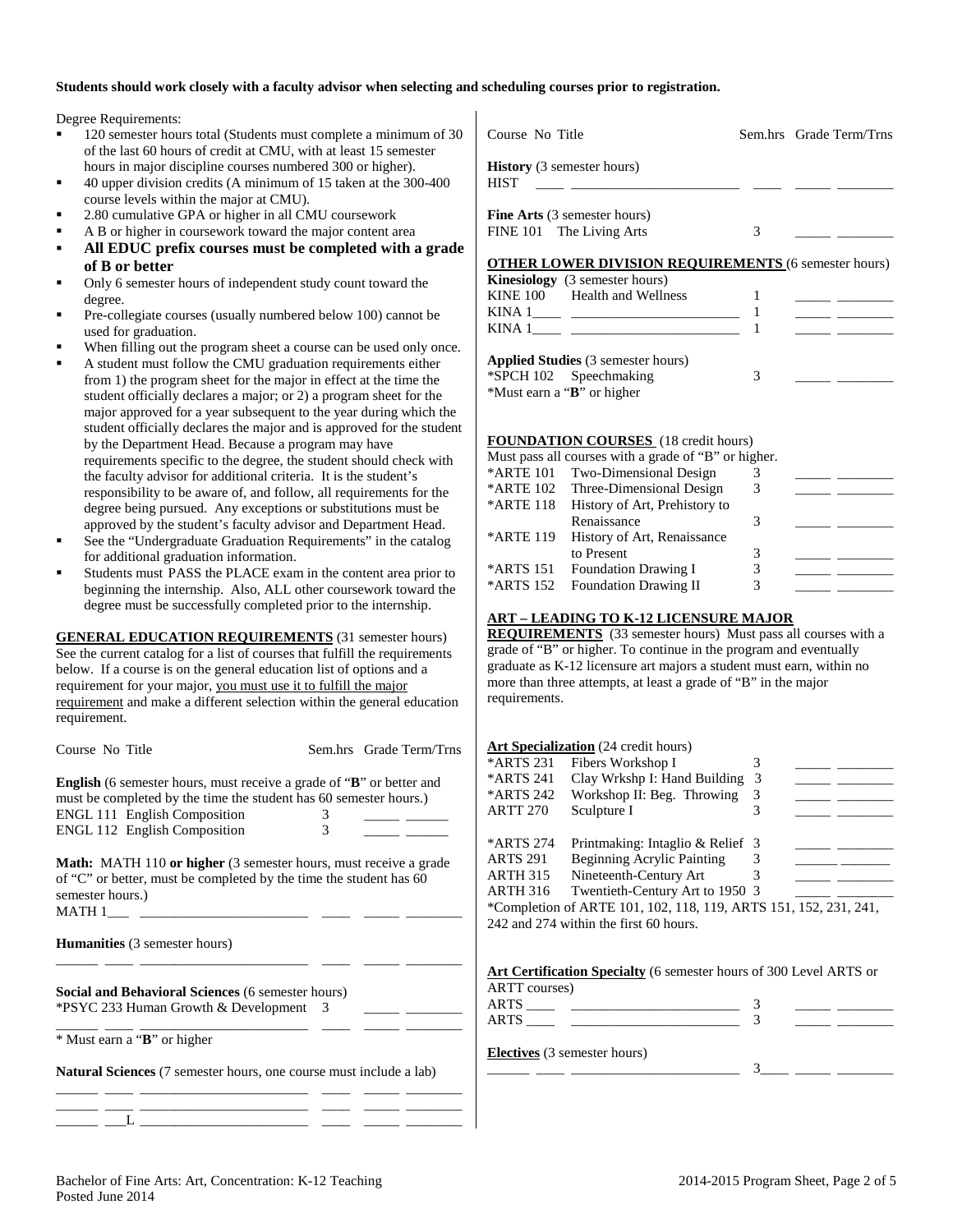#### **K-12 LICENSURE REQUIREMENTS** (32 Semester Hours)

\*Prerequisites: ENGL 111 & 112 (or ENGL 129), SPCH 102, PSYC 233, EDUC 211 (All with grade of "B" or higher) and MATH 110 or higher (with grade of "C" or higher) and formal acceptance to the Teacher Education Program

| Course No Title     |                                         | Sem.hrs Grade Term |  |                            |
|---------------------|-----------------------------------------|--------------------|--|----------------------------|
| EDUC <sub>211</sub> | <b>Foundations of Education</b>         | 2                  |  | 20 Field Experience Hours  |
| $EDUC 342*$         | Pedagogy & Assessment:                  |                    |  |                            |
|                     | Secondary/K-12                          | 3                  |  | 20 Field Experience Hours  |
| $EDUC 343*$         | <b>Teaching to Diversity</b>            | 3                  |  | 20 Field Experience Hours  |
| <b>ARTD 410</b>     | Elementary Art Ed. Methods              | 3                  |  |                            |
| ARTD 410L           | Elementary Art Ed. Methods              |                    |  |                            |
|                     | Lab                                     |                    |  | 40 Field Experience Hours  |
| <b>ARTD 412</b>     | Secondary Art Ed. Methods               | 4                  |  | 40 Field Experience Hours  |
| EDUC <sub>442</sub> | <b>Integrating Literacy Across</b>      |                    |  |                            |
|                     | the Curriculum                          | 4                  |  | 60 Field Experience Hours  |
|                     | EDUC 499D* Teaching Internship/Colloq.: |                    |  |                            |
|                     | Elementary                              | 6                  |  | 320 Field Experience Hours |
|                     | EDUC 499H* Teaching Internship/Colloq.: |                    |  |                            |
|                     | Secondary                               | 6                  |  | 320 Field Experience Hours |

#### **\*\*All EDUC prefix courses listed above must be completed with a grade of B or better to progress through the program sequence.**

#### **ART CERTIFICATION SPECIALTY:**

Students can fulfill this requirement by taking 6 semester hours of 300-level ARTS or ARTT studio art based courses.

- 1. K-12 Art licensure candidates are expected to show proficiencies in State of Colorado Performance-Based and Art Model Content Standards. Formal evaluation of that knowledge is shown through a professional proficiency portfolio, developed throughout licensure coursework and reviewed by both Art Education and Teacher Education faculty at the end of the student teaching internship.
- 2. Candidates are expected to earn a minimum grade of "B" in all licensure classes, which must be taken in sequence prescribed by the Center for Teacher Education. The licensure sequence is begun during the junior year (usually fall semester), and requires four semesters for completion.
- 3. Professional dispositions for teaching are measured throughout the licensure sequence and include qualities such as ethical and responsible behaviors, personal presentation, ability to work in collegial capacities, ability to manage time, paperwork and resources, and an aptitude for elevating the academic standing of the Art Education field.
- 4. Completion of admission to the K-12 Art Licensure program includes:
	- A. All requirements and prerequisite courses are met for the Center for Teacher Education's application for admission (usually completed during the sophomore year).
	- B. A meeting with Art Education faculty to discuss professional goals and establish a timeline for completion of requirements.
	- C. Must pass all studio and art history courses with a grade of "B" or higher.
	- D. Completion of ARTE 101, 102, 118, 119, ARTS 151, 152, 231, 241 and 274 within the first 60 hours.
	- E. A professional disposition form completed in ARTD 410 and ARTD 412.
- 6. Art licensure students must pass the PLACE content exam with a minimum score of 220 (out of 300) points prior to student teaching (fee required).

NOTE: Additional fees are required through the licensure program and range from \$200-\$300, covering basic proficiency tests, fingerprinting, and content exam, in addition to the cost of textbooks and art materials.

Students are required to participate in exit examinations or other programs deemed necessary to comply with the college accountability requirement. All degree requirements must be completed as described above. Any exceptions or substitutions must be recommended in advance by the faculty advisor, approved by the Department Head and the Teacher Education Department.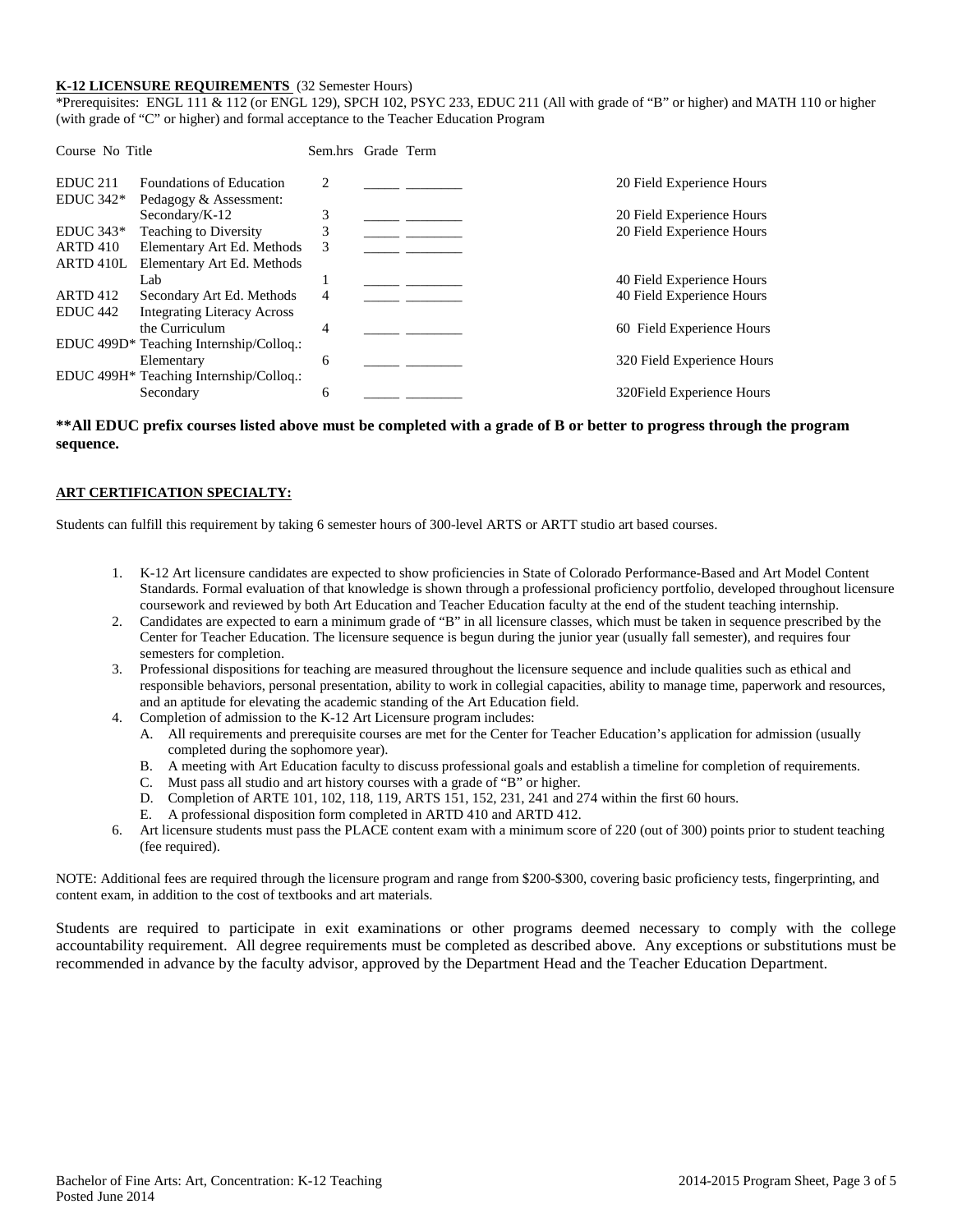# **SUGGESTED COURSE SEQUENCING FOR A MAJOR IN ART – LEADING TO K-12 TEACHER LICENSURE**

This is a recommended sequence of course work. Certain courses may have prerequisites or are only offered during the Fall or Spring semesters. It is the student's responsibility to meet with the assigned advisor and check the two- year course matrix on the Colorado Mesa website for course availability.

# **FRESHMAN YEAR**

| <b>Fall Semester</b> |                                                   | <b>Hours</b> | <b>Spring Semester</b> |                                              | <b>Hours</b>  |
|----------------------|---------------------------------------------------|--------------|------------------------|----------------------------------------------|---------------|
| ENGL $111*$          | <b>English Composition</b>                        |              | <b>ENGL 112*</b>       | <b>English Composition</b>                   |               |
|                      | General Education MATH 110 <sup>*</sup> or higher |              |                        | <b>General Education Natural Science</b>     |               |
| <b>ARTE 118</b>      | History of Art, Prehistory to Renaissance 3       |              |                        | General Education Social/Behavioral Science  | $\mathcal{R}$ |
| ARTE 101             | Two-Dimensional Design                            |              | <b>ARTE 119</b>        | History of Art, Renaissance to the Present 3 |               |
| <b>ARTS</b> 151      | <b>Foundation Drawing I</b>                       |              | <b>ARTE 102</b>        | Three-Dimensional Design                     |               |
| <b>KINE 100</b>      | Health and Wellness                               |              | <b>KINA</b>            | Activity                                     |               |
|                      |                                                   | 16           |                        |                                              | 16            |

# **SOPHOMORE YEAR**

| <b>Fall Semester</b> | <b>Hours</b>                                              |   |
|----------------------|-----------------------------------------------------------|---|
|                      | General Education Social/Behavioral Science (PSYC 233*) 3 |   |
|                      | ARTS 242 Workshop II: Beg. Throwing                       |   |
|                      | General Education Fine Arts (FINE 101)                    | 3 |
|                      | General Education Natural Science with Lab                | 4 |
| <b>ARTS 152</b>      | <b>Foundation Drawing II</b>                              | 3 |
| <b>KINA</b>          | Activity                                                  |   |
|                      |                                                           |   |

| <b>Spring Semester</b>           |                                               | <b>Hours</b> |
|----------------------------------|-----------------------------------------------|--------------|
| <b>ARTS 241</b>                  | Clay Workshop I: Hand Building                |              |
| <b>ARTS 274</b>                  | Printmaking: Intaglio & Relief                |              |
| <b>ARTS 231</b>                  | Fibers Workshop I                             |              |
| <b>General Education History</b> |                                               |              |
| *EDUC 211                        | <b>Foundations of Education</b>               |              |
|                                  | General Education Applied Studies (SPCH 102*) |              |
|                                  |                                               |              |

\*Must be taken prior to acceptance into the Center for Teacher Education. Offered in summer, fall and spring semesters.

# **JUNIOR YEAR**

| <b>Fall Semester</b> |                                   | <b>Hours</b> | <b>Spring Semester</b>                                 | <b>Hours</b>  |
|----------------------|-----------------------------------|--------------|--------------------------------------------------------|---------------|
| ARTT 270             | Sculpture I                       |              | Twentieth-Century Art to 1950<br>ARTH 316              |               |
| ARTH 315             | Nineteenth-Century Art            |              | ARTS 300 Level – Art Certification Specialty           | 3             |
| <b>ARTS 291</b>      | Beginning Acrylic Painting        |              | <b>General Education Humanities</b>                    | $\mathcal{E}$ |
| EDUC 342             | Pedagogy and Assessment: Sec/K-12 |              | <b>Elementary Art Education Methods</b><br>ARTD 410    | 3             |
| EDUC 343             | <b>Teaching to Diversity</b>      |              | Field/Studio Exp - Elem. Art Ed Methods 1<br>ARTD 410L |               |
|                      |                                   | 15           |                                                        | 13            |

### **SENIOR YEAR**

| <b>Fall Semester</b>                         |                                              | <b>Hours</b> | <b>Spring Semester</b> |                                  | <b>Hours</b> |
|----------------------------------------------|----------------------------------------------|--------------|------------------------|----------------------------------|--------------|
| ARTD 412                                     | <b>Secondary Art Education Methods</b>       |              | EDUC <sub>499</sub> D  | Teaching Internship – Elementary |              |
| EDUC 442                                     | Integrating Literacy Across the Curriculum 4 |              | EDUC 499H              | Teaching Internship – Secondary  |              |
| ARTS 300 Level – Art Certification Specialty |                                              |              |                        |                                  | 12           |
| Elective                                     |                                              |              |                        |                                  |              |
|                                              |                                              | 14           |                        |                                  |              |

\***Courses in bold letters** are prerequisites to upper division; Education courses must be taken in sequence and clusters as indicated. ENGL 111 and 112, PSYC 233, SPCH 102, and EDUC 211 must have a grade of B or higher; MATH 110 must have a grade of C or higher.